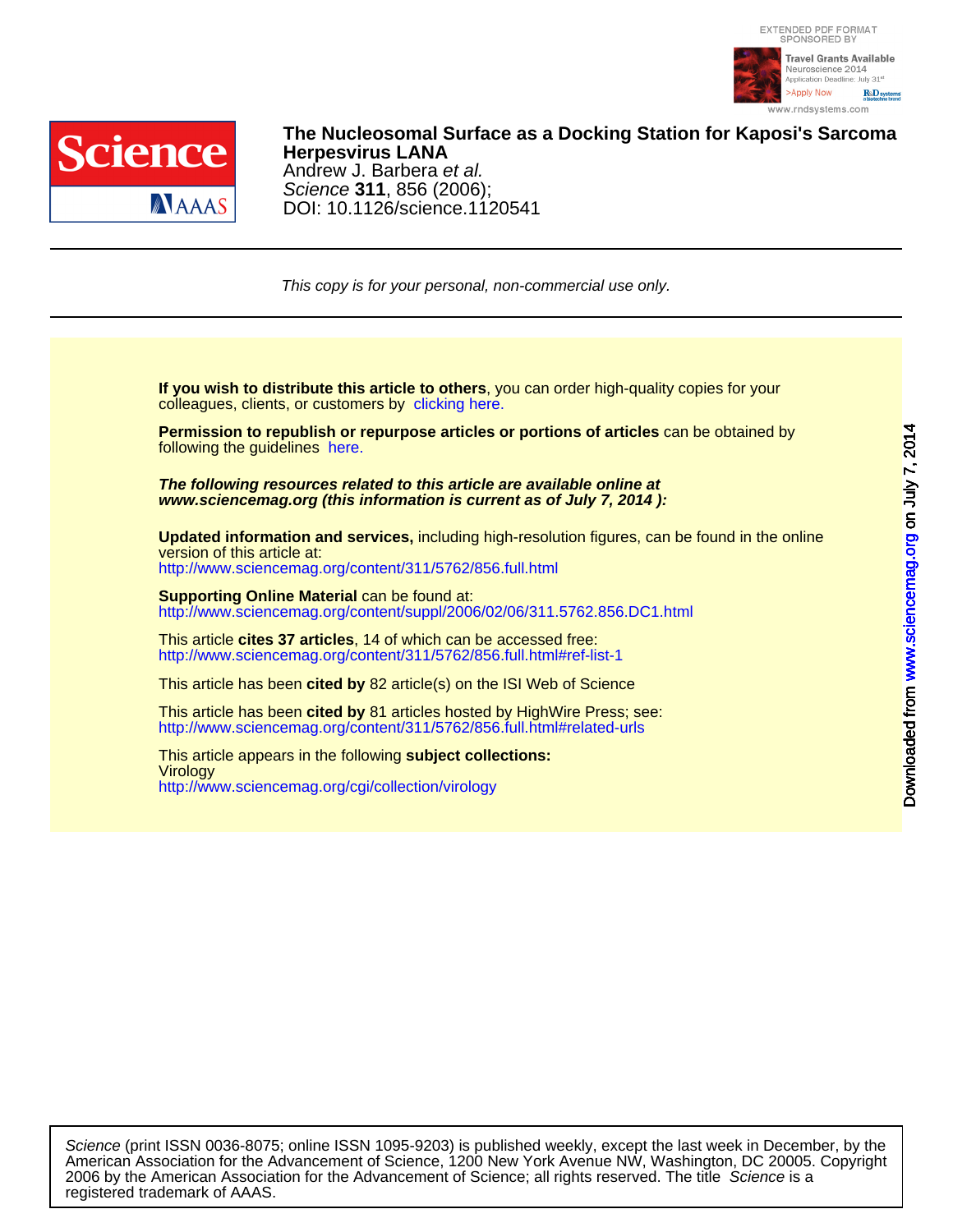# REPORTS

they will seem to display regarding their musical preferences; thus the characteristics of success will seem predictable in retrospect. On the other hand, looking across different realizations of the same process, we see that as social influence increases (i.e., from experiment 1 to experiment 2), which particular products turn out to be regarded as good or bad becomes increasingly unpredictable, whether unpredictability is measured directly (Fig. 2) or in terms of quality (Fig. 3). We conjecture, therefore, that experts fail to predict success not because they are incompetent judges or misinformed about the preferences of others, but because when individual decisions are subject to social influence, markets do not simply aggregate pre-existing individual preferences. In such a world, there are inherent limits on the predictability of outcomes, irrespective of how much skill or information one has.

Although Web-based experiments of the kind used here are more difficult to control in some respects than are experiments conducted in physical laboratories (18), they have an important methodological advantage for studying collective social processes like cultural market formation. Whereas experimental psychology, for example, tends to view the individual as the relevant unit of analysis, we are explicitly interested in the relationship between individual (micro) and collective (macro) behavior;

thus we need many more participants. In order to ensure that our respective worlds had reached reasonably steady states, we required over 14,000 participants—a number that can be handled easily in a Web-based experiment, but which would be impractical to accommodate in a physical laboratory. Because this "micromacro" feature of our experiment is central to all collective social dynamics (23), we anticipate that Web-based experiments will become increasingly useful to the study of social processes in general.

### References and Notes

- 1. H. L. Vogel, Entertainment Industry Economics (Cambridge Univ. Press, Cambridge, UK, 2004).
- 2. A. B. Krueger, J. Labor Econ. 23, 1 (2005).
- 3. K. H. Chung, R. A. K. Cox, Rev. Econ. Stat. 76, 771 (1994).
- 4. A. De Vany, Hollywood Economics (Routledge, London, 2004).
- 5. P. M. Hirsch, Am. J. Sociology 77, 639 (1972).
- 6. W. T. Bielby, D. D. Bielby, Am. J. Sociology 99, 1287 (1994).
- 7. R. E. Caves, Creative Industries (Harvard Univ. Press, Cambridge, MA, 2000).
- 8. R. A. Peterson, D. G. Berger, Admin. Sci. Quart. 16, 97 (1971).
- 9. S. Rosen, Am. Econ. Rev. 71, 845 (1981).
- 10. R. H. Frank, P. J. Cook, The Winner-Take-All Society (Free Press, New York, NY, 1995).
- 11. R. Bond, P. B. Smith, Psychol. Bull. 119, 111 (1996).
- 12. R. B. Cialdini, N. J. Goldstein, Annual Rev. Psych. 55, 591 (2004).
- 13. D. J. Watts, Proc. Natl. Acad. Sci. U.S.A. 99, 5766 (2002).
- 14. P. Hedström, in Social Mechanisms: An Analytical Approach to Social Theory, P. Hedström, R. Swedberg, Eds. (Cambridge Univ. Press, Cambridge, UK, 1998), pp. 306–327.
- 15. M. Adler, Am. Econ. Rev. 75, 208 (1985).
- 16. Available at (http://musiclab.columbia.edu).
- 17. Available at (http://bolt.com).
- 18. Materials and methods are available as supporting material on Science Online.
- 19. P. D. Allison, Am. Sociol. Rev. 43, 865 (1978).
- 20. S. Bikhchandani, D. Hirshleifer, I. Welch, J. Pol. Econ. 100, 992 (1992).
- 21. L. R. Anderson, C. A. Holt, Am. Econ. Rev. 87, 847 (1997).
- 22. D. Kübler, G. Weizsäcker, Rev. Econ. Stud. 71, 425 (2004).
- 23. J. S. Coleman, Foundations of Social Theory (Harvard Univ. Press, Cambridge, MA, 1990).
- 24. We thank P. Hausel for developing the MusicLab Web site; J. Booher-Jennings for design work; S. Hasker for helpful conversations; and A. Cohen, B. Thomas, and D. Arnold at Bolt Media for their assistance in recruiting participants. Supported in part by an NSF Graduate Research Fellowship (to M.J.S.), NSF grants SES-0094162 and SES-0339023, the McDonnell Foundation, and Legg Mason Funds.

### Supporting Online Material

www.sciencemag.org/cgi/content/full/311/5762/854/DC1 Materials and Methods SOM Text Figs. S1 to S10 Tables S1 to S4 References

6 October 2005; accepted 22 December 2005 10.1126/science.1121066

# The Nucleosomal Surface as a Docking Station for Kaposi's Sarcoma Herpesvirus LANA

Andrew J. Barbera, $^{\rm 1*}$  Jayanth V. Chodaparambil, $^{\rm 2*}$  Brenna Kelley-Clarke, $^{\rm 1}$  Vladimir Joukov, $^{\rm 3}$ Johannes C. Walter, $^4$  Karolin Luger, $^2$  Kenneth M. Kaye $^1\dagger$ 

Kaposi's sarcoma–associated herpesvirus (KSHV) latency-associated nuclear antigen (LANA) mediates viral genome attachment to mitotic chromosomes. We find that N-terminal LANA docks onto chromosomes by binding nucleosomes through the folded region of histones H2A-H2B. The same LANA residues were required for both H2A-H2B binding and chromosome association. Further, LANA did not bind Xenopus sperm chromatin, which is deficient in H2A-H2B; chromatin binding was rescued after assembly of nucleosomes containing H2A-H2B. We also describe the 2.9-angstrom crystal structure of a nucleosome complexed with the first 23 LANA amino acids. The LANA peptide forms a hairpin that interacts exclusively with an acidic H2A-H2B region that is implicated in the formation of higher order chromatin structure. Our findings present a paradigm for how nucleosomes may serve as binding platforms for viral and cellular proteins and reveal a previously unknown mechanism for KSHV latency.

**K** aposi's sarcoma–associated herpes-<br>virus (KSHV) has an etiological role<br>in Kaposi's sarcoma (KS), the pre-<br>dominant AIDS malionancy: primary effision virus (KSHV) has an etiological role dominant AIDS malignancy; primary effusion lymphoma (PEL); and multicentric Castleman\_s disease  $(1-4)$ . KSHV persists as a multicopy episome in latently infected tumor cells (5, 6). Viral genomes lack centromeres, which govern faithful DNA partitioning in eukaryotic cells,

and use a distinct segregation mechanism in which the 1162–amino acid KSHV latencyassociated nuclear antigen (LANA) tethers episomes to mitotic chromosomes. LANA is required for episome persistence, and interaction with mitotic chromosomes is essential for its function. The first 22 residues comprise the dominant LANA chromosome-association region, because the C-terminal chromosome targeting domain is unable to rescue chromosome association in mutants that are deleted for or contain specific mutations within the N-terminal region  $(7–10)$ . We therefore sought to determine the chromosome docking partner of the LANA N terminus.

Genetic analysis of LANA's chromosome binding region was central to our strategy for characterization of putative docking partners. Transient assays have shown that alanine substitutions at LANA residues 5 to 7 [original] amino acids were GMR  $(11)$ ], 8 to 10 (originally LRS), or 11 to 13 (originally GRS) (termed LANA  $_5$ GMR<sub>7</sub>, LANA  $_8$ LRS<sub>10</sub>, and LANA  $_{11}$ GRS<sub>13</sub>, respectively) (Fig. 1A) lack chromosome association, whereas LANA with alanine substitutions at amino acids 17 to 19 (originally PLT) or 20 to 22 (originally RGS) (termed LANA  $_{17}$ PLT<sub>19</sub> and LANA  $_{20}$ RGS<sub>22</sub>,

†To whom correspondence should be addressed. E-mail: kkaye@rics.bwh.harvard.edu

<sup>&</sup>lt;sup>1</sup>Channing Laboratory, Department of Medicine, Brigham and Women's Hospital, Harvard Medical School, Boston, MA 02115, USA. <sup>2</sup>Howard Hughes Medical Institute and Department of Biochemistry and Molecular Biology, Colorado State University, Fort Collins, CO 80523–1870, USA. <sup>3</sup> Department of Cancer Biology, Dana-Farber Cancer Institute and Harvard Medical School, Boston, MA 02115, USA. <sup>4</sup> Department of Biological Chemistry and Molecular Pharmacology, Harvard Medical School, Boston, MA 02115, USA.

<sup>\*</sup>These authors contributed equally to this work.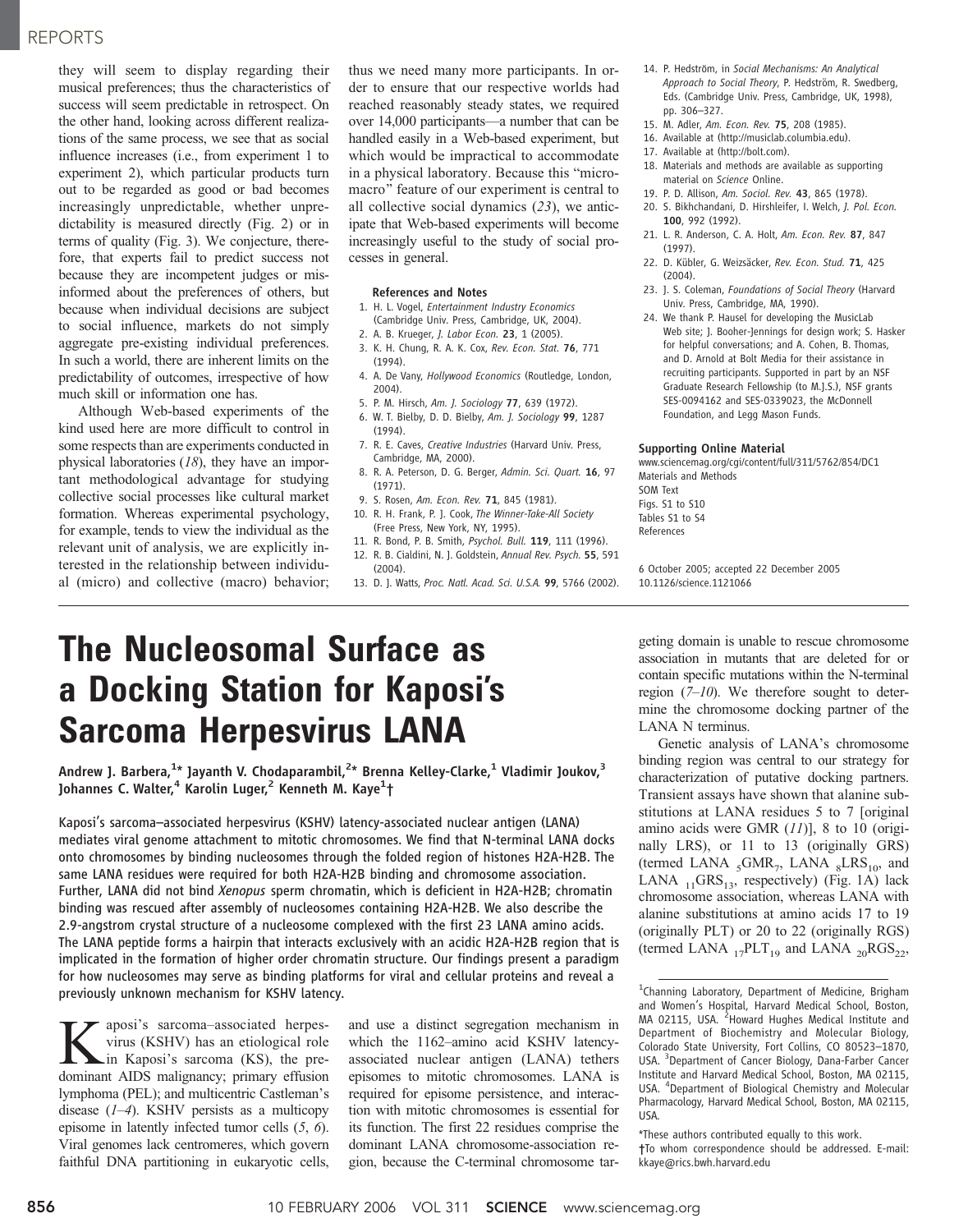

Fig. 1. LANA N terminus chromosome binding. (A) LANA scanning alanine mutants with summaries for chromosome binding, episome persistence (7), and H2A-H2B binding. nd, not determined. (B) Metaphase spreads of BJAB cells and BJAB cells stably expressing LANA,  $LANA<sub>5</sub>GMR<sub>7</sub>$ ,  $\text{LANA }_{8} \text{LRS}_{10'}$   $\text{LANA }_{11} \text{GRS}_{13'}$ or LANA  $_{14}$ TG<sub>15</sub>. Overlay of LANA (green) and chromosomes (red) generates yellow. Cells containing KSHV episomes are indicated. Arrows denote LANA  $_{14}$ TG<sub>15</sub> dots that have detached from chromosomes. Magnification is  $630\times$ . (C) Metaphase BJAB cells stably expressing GFP NLS or GFP LANA 1-32 at 630 $\times$ magnification. (D) Proteins co-precipitating with GFP LANA 1-32 (lane 2) were identified after resolution in a 4 to 16% gradient gel. HC, heavy chain; LC, light chain; asterisk, GFP;

Numbers on the left-hand side of the gel are size markers (kD).

respectively) associates with chromosomes (Fig. 1A). LANA with alanine substitutions at residues  $_{14}TG_{15}$  (termed LANA  $_{14}TG_{15}$ ) may have reduced affinity for chromosomes (7). To further investigate LANA  $_{14}TG_{15}$ , we stably expressed these mutants in uninfected BJAB cells at amounts similar to those of LANA in infected PEL cells. LANA (green) tightly associated with chromosomes (red) (overlay generates yellow), whereas LANA  $_{5}$ GMR<sub>7</sub>, LANA  $_8$ LRS<sub>10</sub>, and LANA  $_{11}$ GRS<sub>13</sub> (green) did not (Fig. 1B). LANA  $_{14}$ TG<sub>15</sub> (green) associated with chromosomes (red) (overlay generates yellow) but also distributed between chromosomes, indicating weak association. We also investigated LANA  $_{14}TG_{15}$  chromosome association in cells with KSHV episomes. In contrast to its broad distribution over chromosomes in the absence of KSHV episomes, LANA concentrates to dots along mitotic chromosomes at sites of episomes, consistent with its role in tethering KSHV DNA to chromosomes (5, 12). Although LANA dots always tightly associated with chromosomes,  $\sim$ 30% of mitotic cells had LANA  $_{14}TG_{15}$  dots that were detached from chromosomes (Fig. 1B, arrows). Because LANA dots are sites of KSHV DNA,  $LANA_{14}TG_{15}$  dots not associated with chromosomes indicate inefficient episome partitioning. This finding follows our previous observation that LANA  $_{14}TG_{15}$  is deficient in supporting episome persistence (7).

To identify N-terminal LANA's mitotic chromosome binding partner, we affinity-purified interacting proteins. BJAB cells stably expressing green fluorescent protein (GFP) fused to LANA residues 1 to 32 (GFP LANA 1-32), or GFP fused with a nuclear localization signal (GFP NLS), were generated (Fig. 1C). GFP does not affect LANA's chromosome localization (7) or negate its ability to mediate episome persistence (13). Proteins that interacted specifically with GFP LANA 1-32 were identified by coimmunoprecipitation followed by mass spectrometry (Fig. 1D). These included large amounts of core histones H2A, H2B, H3, and H4, as well as Ku70, Ku80, poly(adenosine diphosphate-ribose) polymerase 1 (PARP1), and BAB14565, a protein with high homology to the histone variant macroH2A. We determined with the use of knockout mouse embryo fibroblasts (MEFs) that Ku70, Ku80, and PARP1 do not mediate LANA chromosome association [fig. S1 and Supporting Online Material (SOM) Text].

The diffuse distribution of the LANA N terminus over mitotic chromosomes and the efficient precipitation of core histones strongly suggested that core histones mediate LANA chromosome docking. To further investigate this possibility, we assayed whether N-terminal LANA bound histones during mitosis. GFP LANA 1-32 was immunoprecipitated from asynchronous cells  $({\sim}5\%$  mitotic) (Fig. 2A, lane 2) or from metaphase-arrested cells

 $(\sim 85\%$  mitotic) (Fig. 2A, lane 5). Despite the 17-fold difference in mitotic index, core histones precipitated similarly from asynchronous and metaphase-arrested cells. These results indicate that LANA associates with core histones throughout most or all of the cell cycle.

We determined whether full-length LANA also associated with core histones. GFP LANA 1-32 and GFP LANA, but not GFP NLS, efficiently precipitated core histones after expression in COS cells (Fig. 2B). We also investigated LANA's association with core histones in KSHV-infected BCBL-1 PEL cells. After incubation with a monoclonal antibody against LANA or with polyclonal serum, histone H2B was precipitated from BCBL-1 cells but not uninfected BJAB cells (Fig. 2C). Therefore, LANA interacts with core histones in KSHVinfected tumor cells.

We investigated whether the LANA N terminus directly binds nucleosome core particles (NCPs), which consist of two copies each of core histones H2A, H2B, H3, and H4, organizing  $\sim$  147 base pairs (bp) of DNA (14). Glutathione S-transferase (GST) LANA 1-23, but not GST, directly bound and precipitated purified nucleosomes (Fig. 2D). Further, GST LANA 1-23 supershifted recombinant nucleosomes in a native gel (Fig. 2E). Because GST LANA 1-23 does not interact with purified DNA  $(15)$ , binding was specific to the histone component of nucleosomes.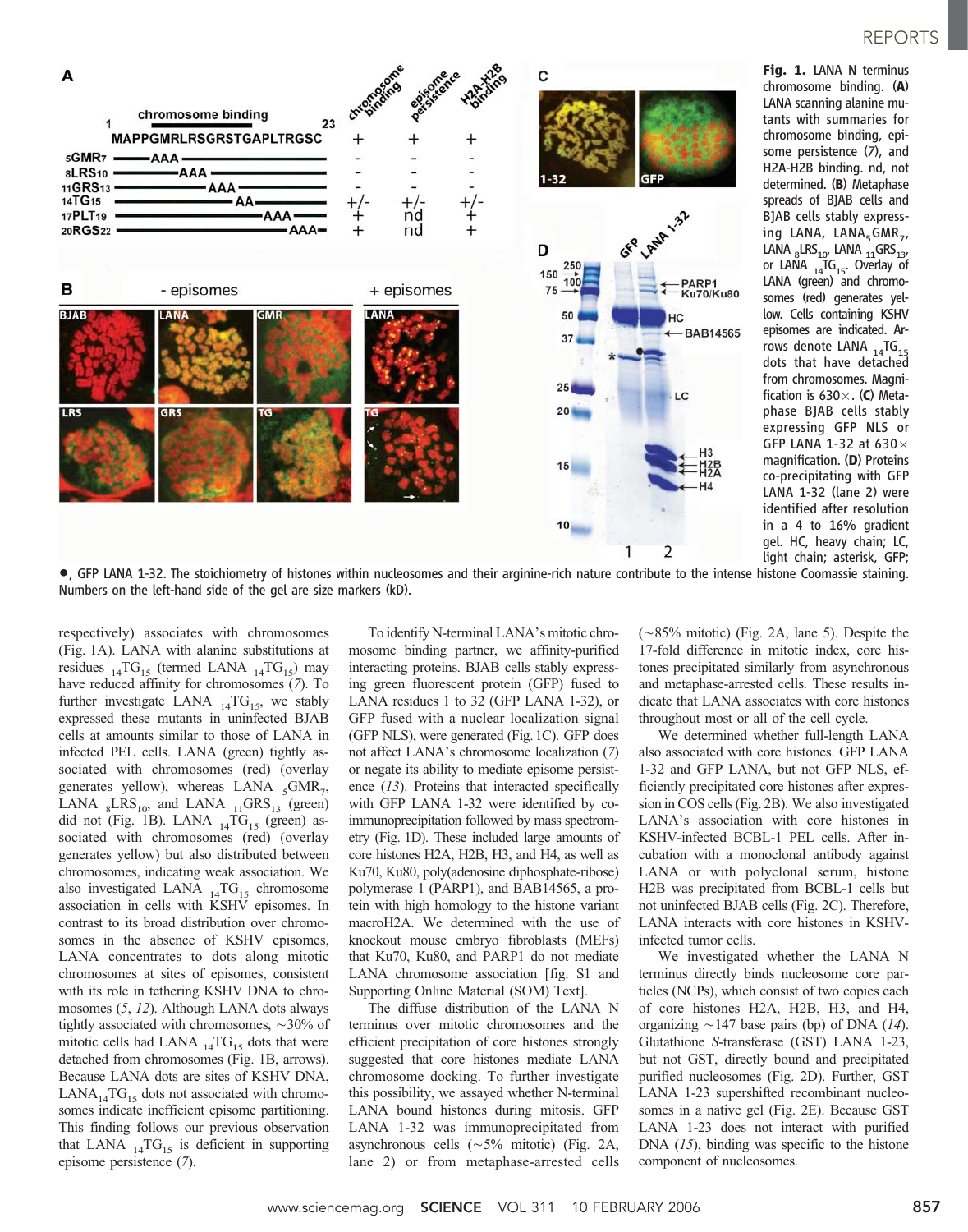

BCBL-1 cells or uninfected BJAB cells by using monoclonal antibody (mAb) against LANA or polyclonal serum (pAb). H2B was detected by immunoblot. (D) H1-depleted nucleosomes were incubated with GST or GST LANA 1-23, and precipitated histones were detected by Coomassie. Input, 30%. Asterisk, degradation product. (E) Nucleosomes were incubated with GST LANA 1-23 or GST LANA 1-23  $_8$ LRS<sub>10</sub>, resolved by 5% native polyacrylamide gel electrophoresis, and detected by Coomassie. (F) Proteins immunoprecipitated by GFP or GFP fusions were detected by SYPRO Ruby (Invitrogen). Lane 1, purified histones. (G) GST fusion proteins were incubated with H1-depleted nucleosomes. GST fusions were detected by Coomassie, and precipitated H2B was detected by immunoblot.

We next investigated whether core histones interact with LANA residues necessary for chromosome association. GFP LANA 1-32 and GFP LANA 1-32  $_{20}RGS_{22}$ , which associate with chromosomes, precipitated core histones from COS cells, whereas GFP LANA 1-32  $_{5}$ GMR<sub>7</sub>, which does not associate with chromosomes, did not (Fig. 2F). Further, GST LANA 1-23  $_{17}$ PLT<sub>19</sub> and GST LANA 1-23  $_{20}RGS_{22}$  bound purified nucleosomes and nucleosomes from BJAB cell extracts (Fig. 2G and fig. S2). In contrast, GST LANA 1-23  $_{5}$ GMR<sub>7</sub>, GST LANA 1-23  $_{8}$ LRS<sub>10</sub>, and GST LANA 1-23  $_{11}$ GRS<sub>13</sub>, substituted at residues essential for chromosome binding, did not bind histones (Fig. 2, E and G, and fig. S2). Fulllength LANA substituted at residues essential for chromosome binding also did not bind core histones (fig. S3). GST LANA 1-23  $_{14}TG_{15}$ bound nucleosomes at a reduced amount (Fig. 2G and fig. S2), similar to the reduced chromosome binding with this mutation (Fig. 1B). Thus, the same LANA residues are critical for histone and chromosome binding, providing strong evidence that core histones mediate LANA chromosome attachment.

We next investigated through which histones the LANA N-terminal region binds nucleosomes. GST LANA 1-23 and GST were incubated with acid-extracted histones, which contain core histone H2A-H2B dimers and H3-H4 tetramers. GST LANA 1-23 precipitated histones H2A and H2B, but not H3 and H4 (Fig. 3A). GST did not bind histones. Antibody that detects both histones H1 and H2B



Fig. 3. Histones H2A-H2B are essential for LANA N-terminal chromosome binding. (A) GST or GST LANA 1-23 was incubated with purified histones, and bound histones were detected by Coomassie. Lane 1, 30% input. (B) GST LANA 1-23 or GST LANA 1-23  $<sub>5</sub>$ GMR<sub>7</sub> was incubated with purified</sub> histones, and precipitated H1 and H2B were detected by immunoblot. Lane 1, 30% input. (C) GST LANA 1-23 or GST LANA 1-23  $_{c}$ GMR<sub>7</sub> was incubated with full-length or tailless H2A-H2B dimers, and precipitated H2B was detected by immunoblot. Input, 30%. Asterisk, degradation product. (D) GST, GST LANA 1-23, or GST LANA 1-23  $_{5}$ GMR<sub>7</sub> was incubated in egg lysate HSS with or without Xenopus sperm chromatin, and chromatin-bound GST proteins were detected by immunoblot. Input, 10%. (E) GST LANA 1-23 or GST LANA 1-23 <sub>c</sub>GMR<sub>7</sub> was incubated with Xenopus sperm chromatin in buffer alone, with purified nucleoplasmin (Npl), or with nucleoplasmin plus H2A-H2B dimers. Chromatin-bound GST proteins were detected.

confirmed the H2B binding and demonstrated that GST LANA 1-23 does not bind linker histone H1 (Fig. 3B). We also investigated whether LANA bound the tails or folded domain of H2A-H2B. GST LANA 1-23 precipitated both recombinant full-length H2A-H2B and tailless H2A-H2B (Fig. 3C). These results indicate that the LANA N terminus specifically binds nucleosomes through the folded domain of H2A-H2B.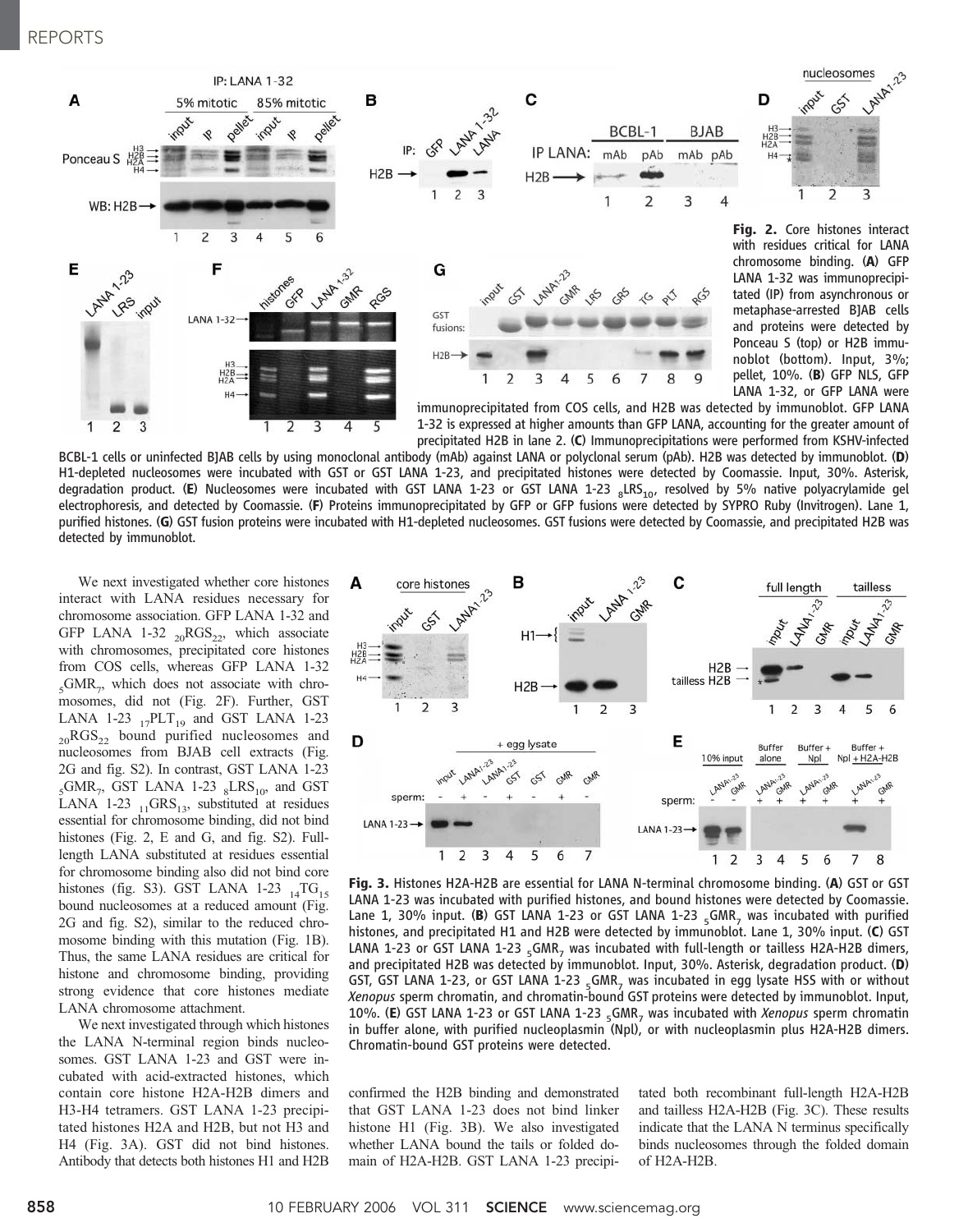

Fig. 4. Structure of the LANA-nucleosome complex. (A) Stereoview of a section of the final  $2F_{o}$ - $F_{c}$  electron density map calculated at 2.9 Å and contoured at  $2\sigma$ , depicting the LANA peptide. Intramolecular hydrogen bonds are shown as red dashes. (B) Space-filling representation of the nucleosome-LANA complex. H2A is shown in yellow, H2B in red, H3 in light blue, H4 in green, and LANA in dark blue. DNA is silver. (C) Overview of LANA interaction with the H2A-H2B dimer within the NCP. Only H2A (yellow ribbon), H2B (red ribbon), and LANA (blue sticks) are shown. Intramolecular and intermolecular bonds are shown as red and blue dashes, respectively. Secondary structural elements in the histones are indicated. (D) Crystal contact between the H4 tail of the neighboring nucleosome and the H2A-H2B dimer. Orientation and coloring of H2A and H2B is shown as in (C); the H4 tail is shown in green. (E) LANA recognizes distinct features of the nucleosomal surface. Charged surfaces (red, negatively charged; blue, positively charged) were calculated with GRASP (37). The H2A-H2B dimer (left) and LANA are shown individually; LANA has been rotated by 90 $^{\circ}$  along the y axis. The H2A-H2B dimer is in about the same conformation as in (C). (F) Top view of LANA bound to the histone dimer within the NCP [rotation by 90 $^{\circ}$  around y and 180 $^{\circ}$  around x with respect to the view in (E)]. Only the H2A-H2B dimer (charged surface) and LANA (stick model) are shown.

We wished to demonstrate directly that the LANA N terminus uses H2A-H2B to bind chromosomes. We used Xenopus laevis sperm chromatin, which is naturally deficient in H2A-H2B and instead contains sperm-specific basic proteins X and Y. In addition, Xenopus sperm lack H1 (16–18). Upon incubation with high-speed









supernatant (HSS) from *Xenopus* egg lysate, egg cell–derived nucleoplasmin protein mediates sperm chromatin decondensation and replacement of X and Y with egg H2A-H2B dimers. To verify LANA chromosome binding in this system, we incubated HSS-treated chromatin, which contains wild-type H2A-H2B dimers,

with GST fusions. GST LANA 1-23 bound sperm chromatin that had undergone H2A-H2B deposition through HSS treatment, but GST LANA 1-23  $_5$ GMR<sub>7</sub> and GST did not (Fig. 3D). No LANA protein precipitated in the absence of chromatin. Therefore, N-terminal LANA binds Xenopus chromosomes after H2A-H2B deposition.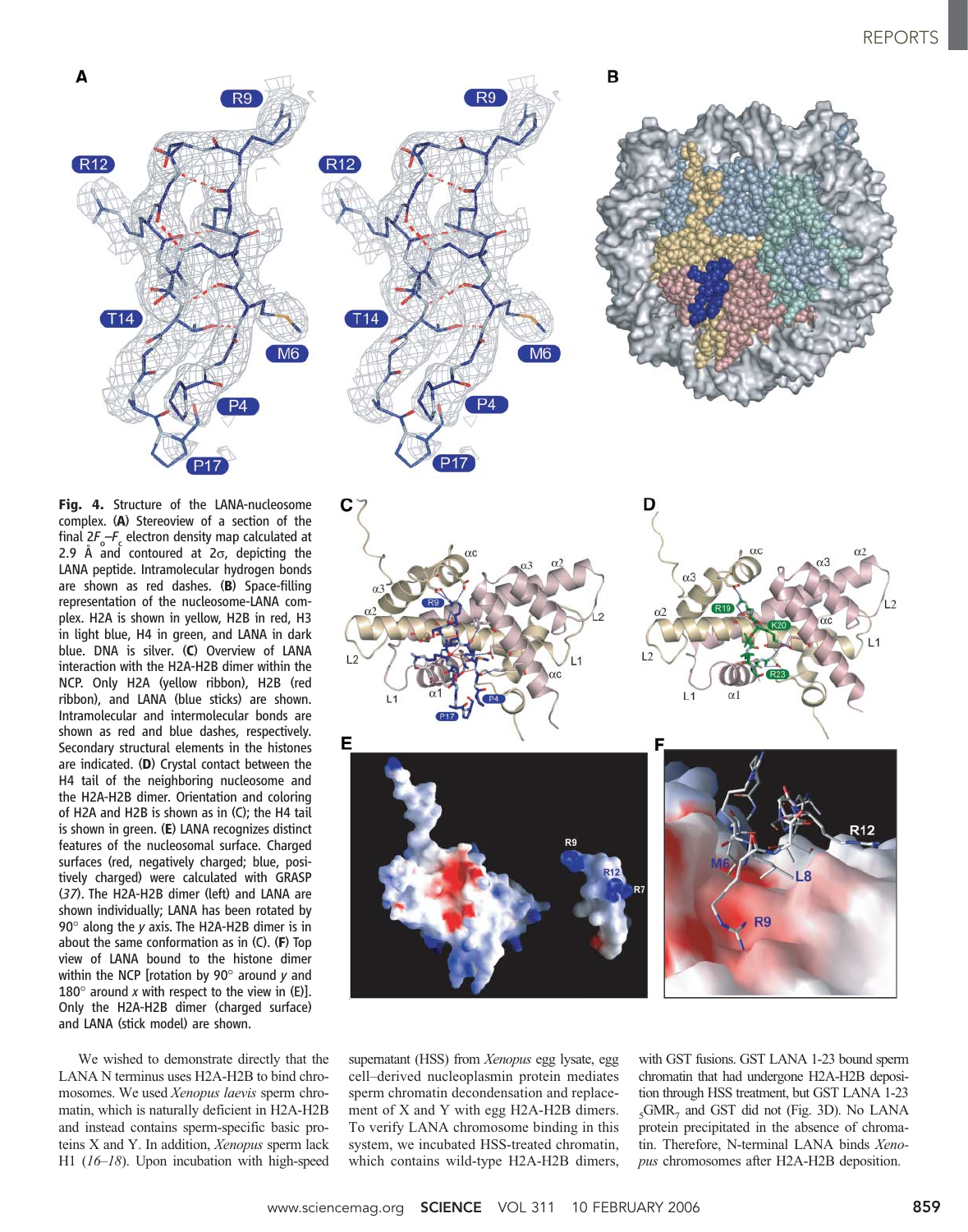## REPORTS

We stringently assayed whether H2A-H2B were required for LANA chromosome binding. HSS contains other factors in addition to H2A-H2B and nucleoplasmin. We therefore used a purified system with nucleoplasmin and recombinant H2A-H2B dimers in place of HSS. GST LANA 1-23 did not bind H2A-H2B-deficient sperm chromatin that had been treated with buffer or with purified nucleoplasmin alone. However, after incubation with nucleoplasmin and recombinant histone H2A-H2B dimers, which allows for deposition of histones H2A-H2B into sperm chromatin, GST LANA 1-23 specifically bound sperm chromatin (Fig. 3E). Thus, H2A-H2B is essential for LANA chromosome binding.

We solved the x-ray crystal structure of LANA residues 1 to 23 complexed with the NCP. Data collection and refinement statistics are summarized in table S1. Figure 4A shows a  $2F_o-F_c$  map of the final model of the LANA peptide, contoured at  $2\sigma$ . LANA forms a tight hairpin that is stabilized by five intramolecular hydrogen bonds (three  $\beta$ -type interactions and two side-chain or main-chain interactions) (Fig. 4, A and C) and by numerous hydrogen bonds and Van der Waals contacts with the nucleosomal surface.

Consistent with the biochemical experiments (Fig. 3, A to C), the LANA peptide interacts exclusively with the H2A-H2B dimer within the nucleosome (Fig. 4B). Histone fold regions and extensions of H2A and H2B are implicated in the interaction, but not the flexible histone tails. The hairpin is wedged between the  $\alpha$ C and  $\alpha$ 1 helix of H2B (Fig. 4C); the turn of the hairpin abuts the H2A docking domain that forms a major interaction interface between the H2A-H2B dimer and the (H3-H4), tetramer (19). The L1 loop of H2B as well as the  $\alpha$ 2 and  $\alpha$ 3 helices of H2A are also involved in LANA binding, consistent with the requirement for a folded H2A-H2B dimer for LANA binding. Molecular details of the interactions between LANA and the nucleosome are shown in fig. S4 (SOM Text). Substitution of individual LANA amino acids 5 to 16 demonstrated that residues important for chromosome association (fig. S5 and SOM Text) have critical roles in the interaction between LANA and the NCP. Of note, the overall structure of the nucleosome is maintained upon LANA binding (Fig. 4B).

Interactions of LANA with the NCP resemble those between the NCP and the H4 Nterminal tail from a neighboring nucleosome within the crystal lattice (Fig. 4D) (20). Both peptides interact with the same conserved acidic patch composed of several residues from H2A and H2B on the highly contoured nucleosomal surface (21). Despite a lack of sequence homology between the LANA peptide and the N-terminal tail, many of the targeted residues in H2A and H2B are the same (see, for example, LANA  $R_9$  and H4  $R_{19}$  in Fig. 4, C and D, respectively). The interaction shown in Fig. 4D

is essential for nucleosome crystallization (14), and biophysical experiments have indicated a unique role for the H4 tail and acidic patch interaction in the formation of chromatin higher order structure (22, 23).

Analysis of the molecular surfaces of both the LANA peptide and the H2A-H2B dimer demonstrates excellent shape and charge complementarity (Fig. 4E), indicating that the LANA N-terminal region has evolved to recognize this region within the NCP with high specificity. LANA  $R_9$  and Ser<sub>10</sub> point into the acidic pocket formed by H2A and H2B, and hydrophobic LANA residues are inserted deep into a cleft delineated by the  $\alpha$ C helix of H2B (Fig. 4F). The LANA peptide interaction buries 1340  $\AA$ <sup>2</sup>, well within the range that is considered to be a stable interaction  $(24)$ , which is notable considering that only 14 residues of LANA contribute to the interaction. For comparison, the molecular surface buried by the H4 tail–NCP interaction (Fig. 4D) is only 680  $\AA$ <sup>2</sup> and contains larger cavities.

This work demonstrates that LANA's Nterminal chromosome association is mediated by H2A-H2B and not by the earlier proposed candidates methyl-CpG binding protein 2 (MeCP2) or H1  $(8, 12, 25)$ . It was previously reported that LANA did not associate with murine chromosomes unless human MeCP2 was co-expressed  $(8)$ . In contrast, we found that LANA bound murine chromosomes (fig. S1); further, MeCP2 was not identified from our affinity purification. Histone H1 did not bind the LANA N terminus and was not required for LANA to bind Xenopus chromatin (Fig. 3, B and E). These results also differ from proposed chromosome binding mechanisms for other episome maintenance proteins: Epstein-Barr virus EBNA1 binds chromosomes through the nucleolar EBP2 protein or AT hooks, and bovine papillomavirus E2 binds through the bromodomain protein Brd4 (26–28).

This work may also link H2A-H2B binding to LANA's transcriptional regulatory effects (29, 30). In fact, LANA transcriptional activity can be dependent on N-terminal chromosome association  $(31)$ . An intriguing possibility is that LANA may affect transcription by regulating transient H2A-H2B removal from nucleosomes through complexes such as FACT or nucleosome assembly protein 1 (32, 33). Histone modifications regulate transcription and may also affect LANA's affinity for nucleosomes and effects on chromatin, although experiments with bacterially expressed protein (Figs. 2 to 4) indicate that histone modifications are not required for binding.

This work indicates a role for H2A-H2B in LANA-mediated DNA replication and episome persistence, because these functions are dependent on N-terminal LANA chromosome binding (7). Interestingly, histone fusions have been used as an alternative method of targeting LANA and EBNA1 to chromosomes (10, 27, 34, 35). Link-

er histone H1 in place of the LANA or EBNA1 chromosome association region permits episome persistence, whereas core histones (H2B and H3, respectively) do not, perhaps because of positional restrictions related to the covalent linkages. Of note, LANA has a C-terminal chromosome association domain, but it cannot rescue chromosome binding of N-terminal mutated LANA (Fig. 1B)  $(7-10)$ ; its role in episome persistence is currently under investigation. The distribution of H2A-H2B throughout chromosomes provides a platform through which LANA tethered episomes can efficiently segregate to progeny nuclei. Strategies that interrupt the interaction between LANA and H2A-H2B may provide effective treatment and prevention of KSHV-associated diseases.

The x-ray crystal structure shows that a hairpin formed by KSHV LANA residues 5 to 13 interacts with eukaryotic chromatin by binding to an acidic patch formed by H2A-H2B within the nucleosome. Thus, LANA has evolved to use the differentially charged and contoured surface of the nucleosome as a "docking station" for episome attachment. The concept of the nucleosomal surface (as opposed to the flexible histone tails) as an interaction platform has been proposed earlier  $(14, 22, 36-38)$ ; we now report the structure of a protein complexed with the nucleosome core. It appears that an important function of histones, in addition to maintaining interaction with other histones to form the octamer and compacting genomic DNA, is to maintain a distinct surface landscape that is used as a docking platform by cellular and viral factors. Such interactions may locally affect nucleosome dynamics and/or alter chromatin higher order structure, with profound implications for transcription of underlying DNA regions.

#### References and Notes

- 1. Y. Chang et al., Science 266, 1865 (1994).
- 2. P. S. Moore, Y. Chang, N. Engl. J. Med. 332, 1181 (1995).
- 3. E. Cesarman, Y. Chang, P. S. Moore, J. W. Said, D. M. Knowles, N. Engl. J. Med. 332, 1186 (1995).
- 4. J. Soulier et al., Blood 86, 1276 (1995).
- 5. M. E. Ballestas, P. A. Chatis, K. M. Kaye, Science 284,
- 641 (1999).
- 6. L. L. Decker et al., J. Exp. Med. 184, 283 (1996).
- 7. A. J. Barbera, M. E. Ballestas, K. M. Kaye, J. Virol. 78, 294  $(2004)$
- 8. A. Krithivas, M. Fujimuro, M. Weidner, D. B. Young, S. D. Hayward, J. Virol. 76, 11596 (2002).
- 9. T. Piolot, M. Tramier, M. Coppey, J. C. Nicolas, V. Marechal, J. Virol. 75, 3948 (2001).
- 10. H. Shinohara et al., J. Virol. 76, 12917 (2002). 11. Single-letter abbreviations for the amino acid residues
- are as follows: A, Ala; C, Cys; D, Asp; E, Glu; F, Phe; G, Gly; H, His; I, Ile; K, Lys; L, Leu; M, Met; N, Asn; P, Pro; Q, Gln; R, Arg; S, Ser; T, Thr; V, Val; W, Trp; and Y, Tyr.
- 12. M. A. Cotter 2nd, E. S. Robertson, Virology 264, 254 (1999).
- 13. T. Tetsuka et al., Virus Genes 29, 175 (2004).
- 14. K. Luger, A. W. Mader, R. K. Richmond, D. F. Sargent, T. J. Richmond, Nature 389, 251 (1997).
- 15. A. J. Barbera et al., unpublished data.
- 16. A. Philpott, G. H. Leno, R. A. Laskey, Cell 65, 569 (1991).
- 17. A. Philpott, G. H. Leno, Cell 69, 759 (1992).